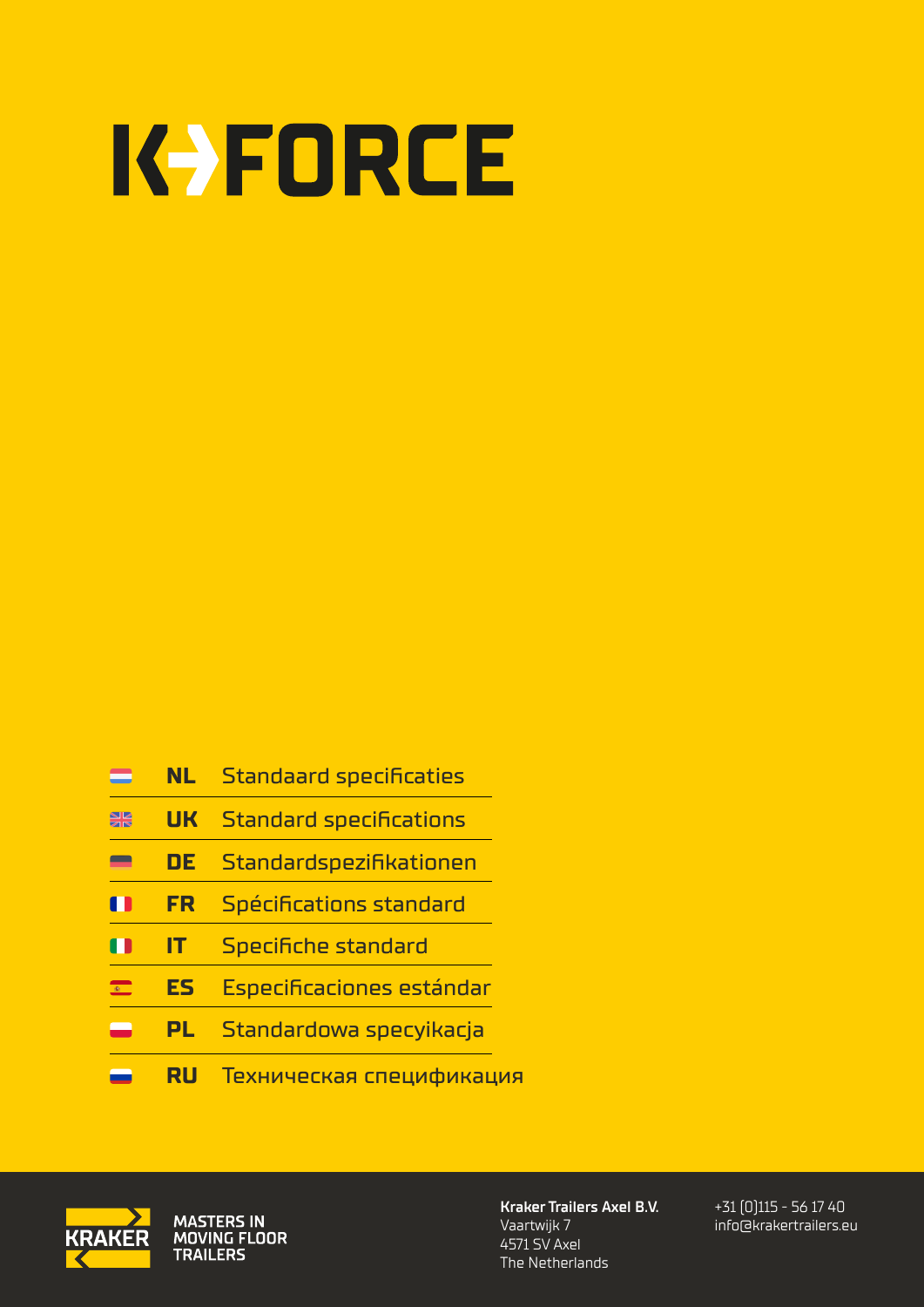## <span id="page-1-0"></span>Standaard specificaties K-FORCE

#### **Maten** (mm)

| <b>Uitwendig</b> |        | Inwendig       |                  |
|------------------|--------|----------------|------------------|
| Lengte           | 14.010 | Lengte         | 13.535           |
| <b>Breedte</b>   | 2.550  | <b>Breedte</b> | 2.480            |
| Hoogte           | 4.000  | Hoogte voor    | 2.692            |
| Schotelhoogte    | 1.150  | Hoogte achter  | 2.782            |
|                  |        | Volume         | 92m <sup>3</sup> |

**[Neem contact op met je dealer voor meer informatie.](http://krakertrailers.eu/nl/dealers/)**





MASTERS IN<br>MOVING FLOOR<br>TRAILERS

**Kraker Trailers Axel B.V.** Vaartwijk 7 4571 SV Axel The Netherlands

+31 (0)115 - 56 17 40 [info@krakertrailers.eu](mailto:info%40krakertrailers.eu?subject=K-Force%20Agri)

**NL**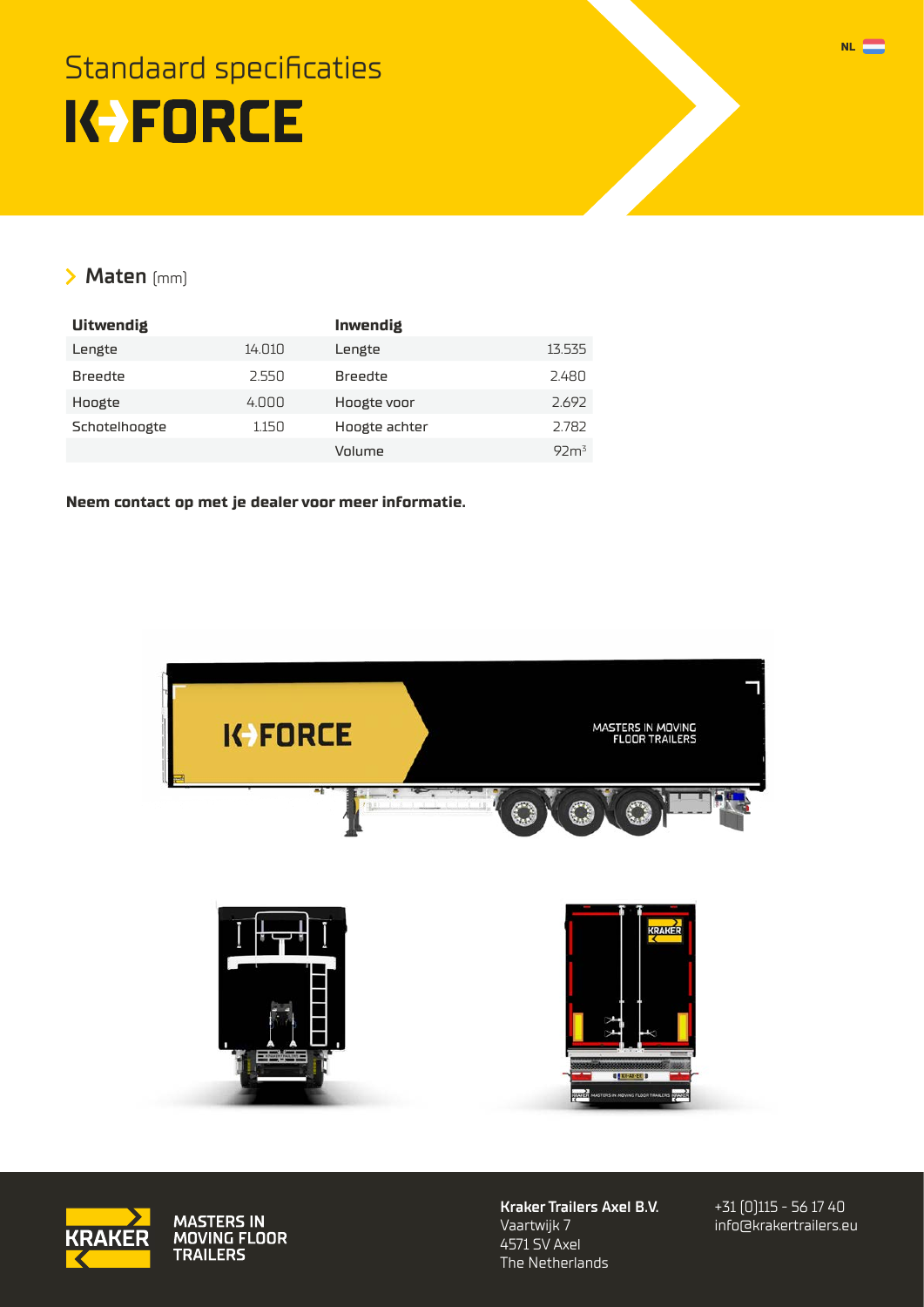## <span id="page-2-0"></span>Standard specifications **K-FORCE**

#### **Dimensions** (mm)

| <b>Outside</b>    |        | Inside       |                  |
|-------------------|--------|--------------|------------------|
| Length            | 14.010 | Length       | 13.535           |
| Width             | 2.550  | Width        | 2.480            |
| Height            | 4.000  | Height front | 2.692            |
| Fift wheel height | 1.150  | Height rear  | 2.782            |
|                   |        | Volume       | 92m <sup>3</sup> |

#### **[Please contact your dealer for more information.](http://krakertrailers.eu/en/dealers/)**





MASTERS IN<br>MOVING FLOOR<br>TRAILERS

**Kraker Trailers Axel B.V.** Vaartwijk 7 4571 SV Axel The Netherlands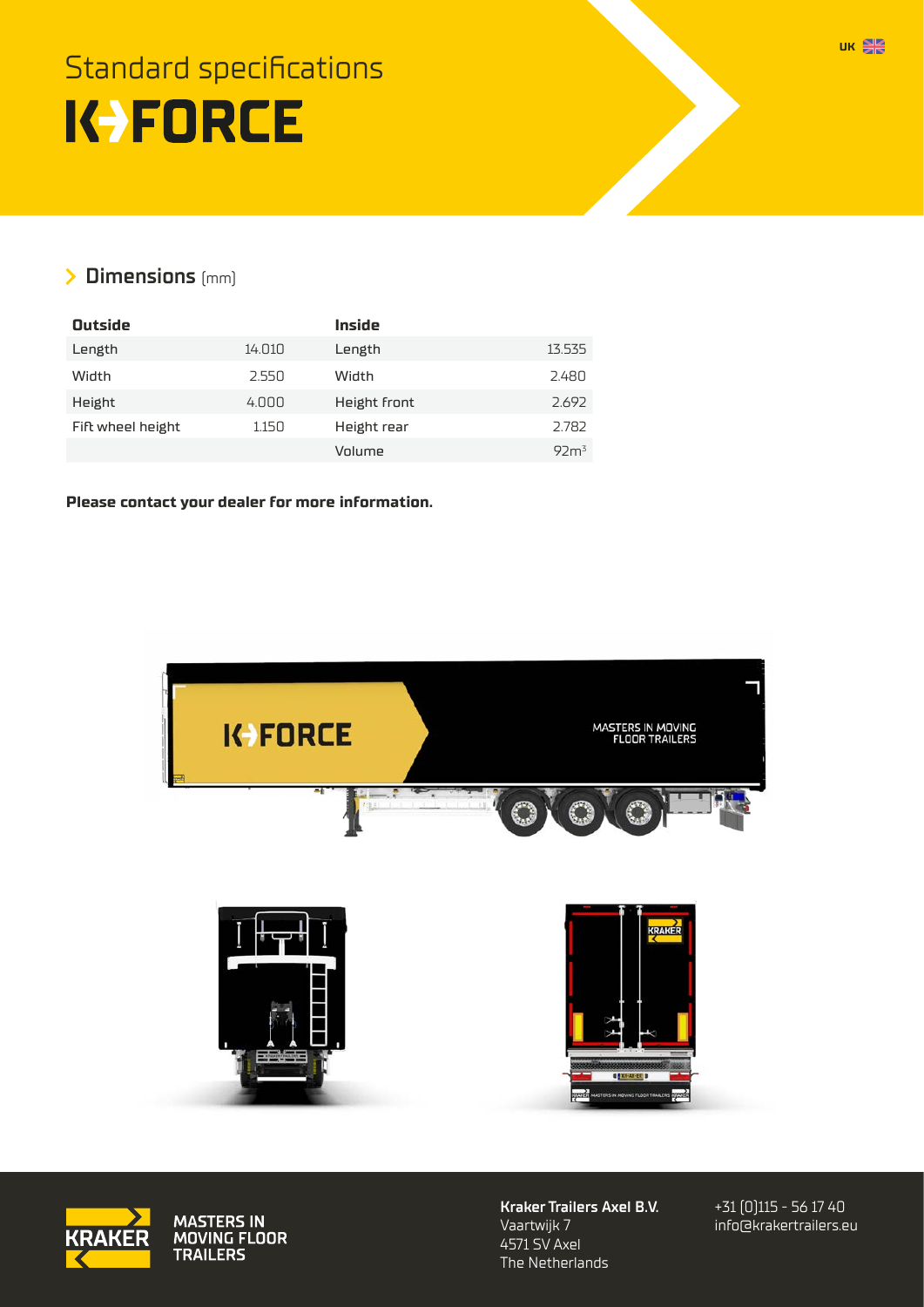## <span id="page-3-0"></span>Standardspezifikationen K-FORCE

#### **Abmessungen** (mm)

| Außen [mm]    |        | Innen         |                  |
|---------------|--------|---------------|------------------|
| Länge         | 14.010 | Länge         | 13.535           |
| <b>Breite</b> | 2.550  | <b>Breite</b> | 2.480            |
| Höhe          | 4.000  | Höhe Vorne    | 2.692            |
| Aufsattelhöhe | 1.150  | Höhe Hinten   | 2.782            |
|               |        | Volumen (ca.) | 92m <sup>3</sup> |

**[Bitte wenden Sie sich an Ihren Vertreter, um weitere Informationen zu erhalten.](https://www.krakertrailers.eu/de/kundenbetreuer/)**





MASTERS IN<br>MOVING FLOOR<br>TRAILERS

**Kraker Trailers Axel B.V.** Vaartwijk 7 4571 SV Axel The Netherlands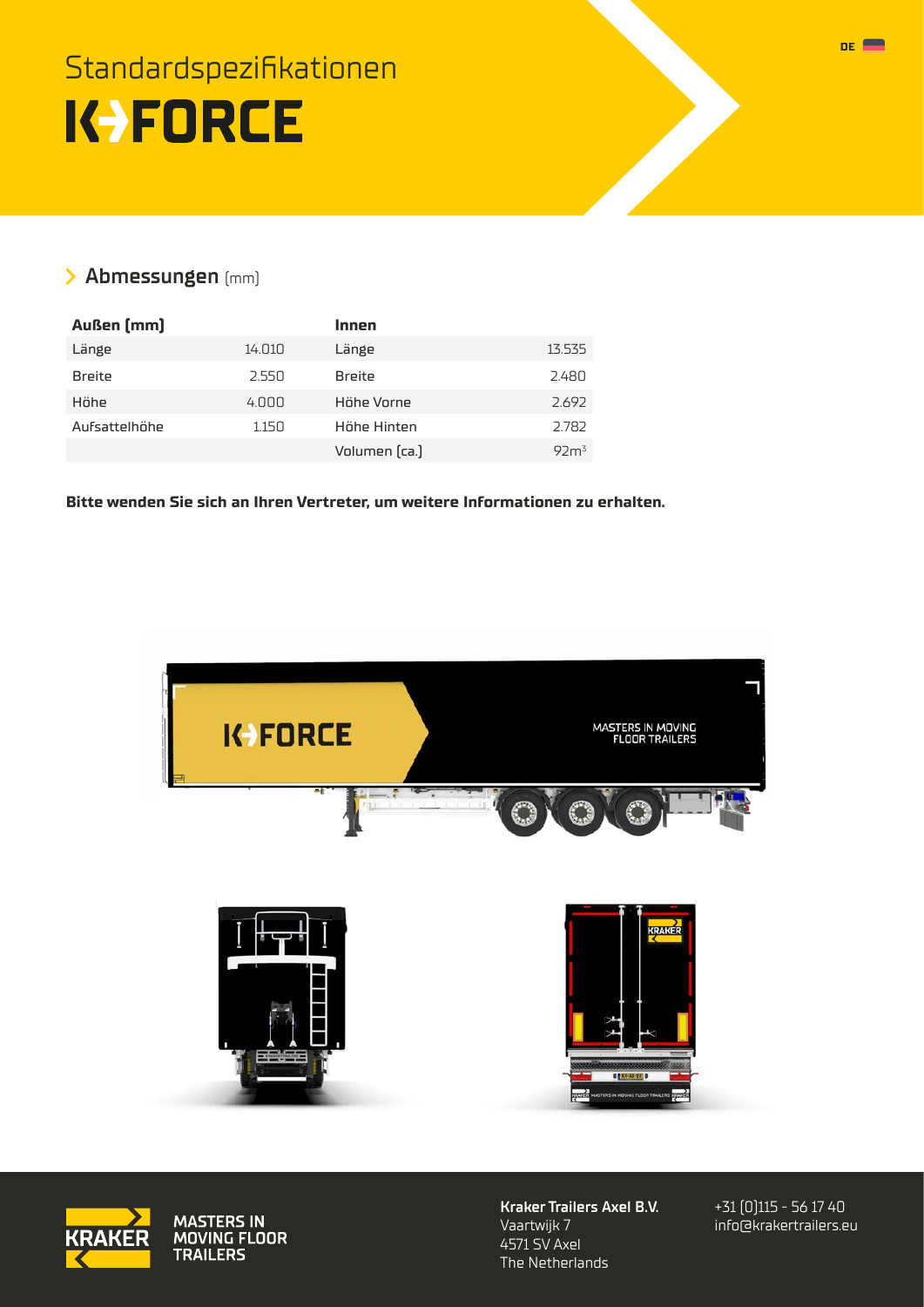## <span id="page-4-0"></span>Spécifications standard **K-FORCE**

### **Dimensions** (mm)

| <b>Externe [mm]</b>            |        | à l'interieur     |                  |
|--------------------------------|--------|-------------------|------------------|
| Longueur                       | 14.010 | Longueur          | 13.535           |
| Largeur                        | 2.550  | Largeur           | 2.480            |
| Hauteur                        | 4.000  | Hauteur d'avant   | 2.692            |
| Hauteur du pivot<br>d'attelage | 1.150  | Hauteur d'arrière | 2.782            |
|                                |        | Volume            | 92m <sup>3</sup> |

**[Contactez votre revendeur pour plus d'informations.](https://www.krakertrailers.eu/fr/revendeurs)**





MASTERS IN<br>MOVING FLOOR<br>TRAILERS

**Kraker Trailers Axel B.V.** Vaartwijk 7 4571 SV Axel The Netherlands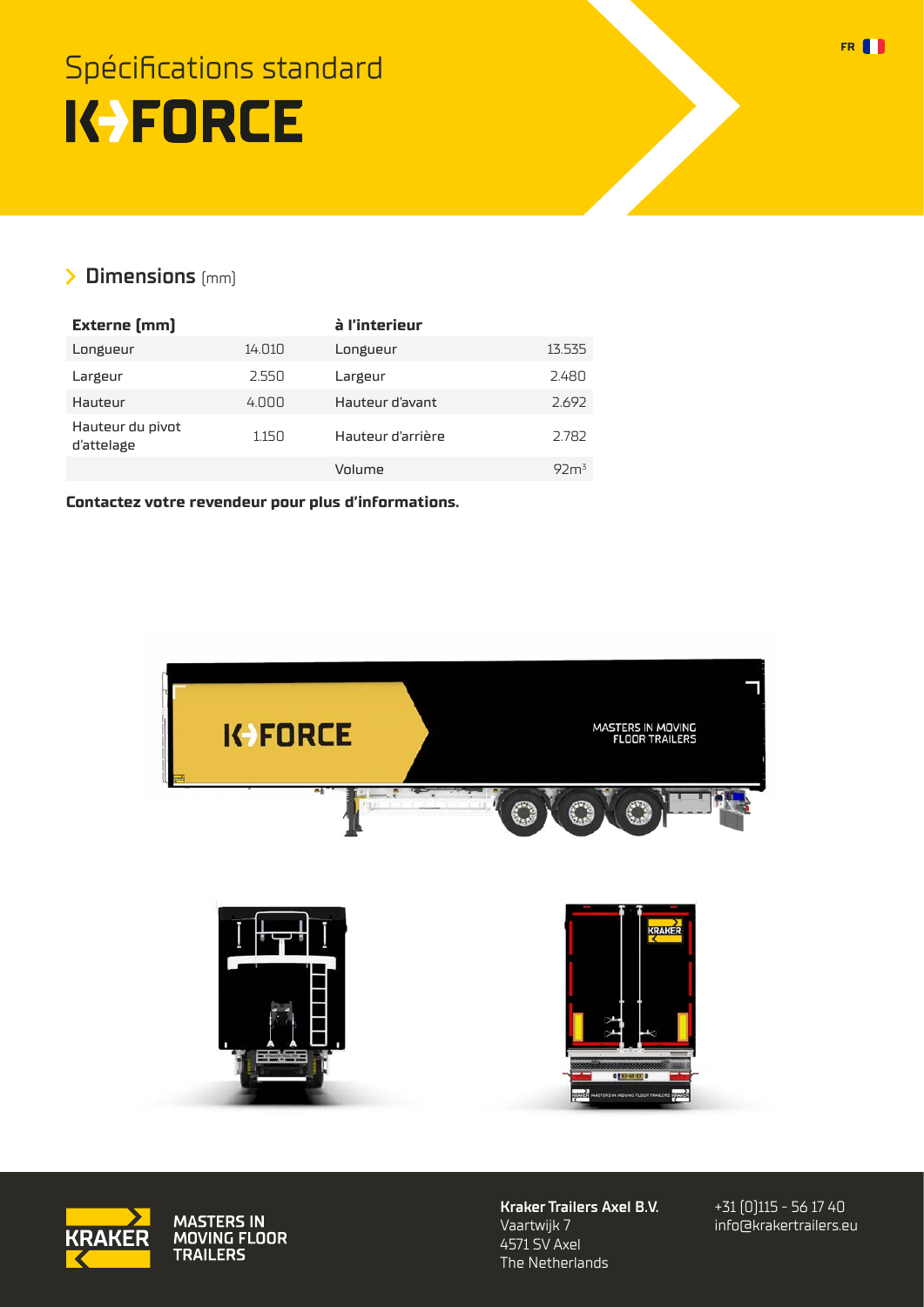## <span id="page-5-0"></span>Specifiche standard K-FORCE

### **Dimensione** (mm)

| <b>Esterno</b> [mm] |        | Interno            |                  |
|---------------------|--------|--------------------|------------------|
| Lunghezza           | 14.010 | Lunghezza          | 13.535           |
| Larghezza           | 2.550  | Larghezza          | 2.480            |
| Altezza             | 4.000  | Altezza anteriore  | 2.692            |
| Altezza ralla       | 1.150  | Altezza posteriore | 2.782            |
|                     |        | Volume             | 92m <sup>3</sup> |

**[Contatta il tuo rivenditore per maggiori informazioni.](https://www.krakertrailers.eu/it/rivenditori/)**





MASTERS IN<br>MOVING FLOOR<br>TRAILERS

**Kraker Trailers Axel B.V.** Vaartwijk 7 4571 SV Axel The Netherlands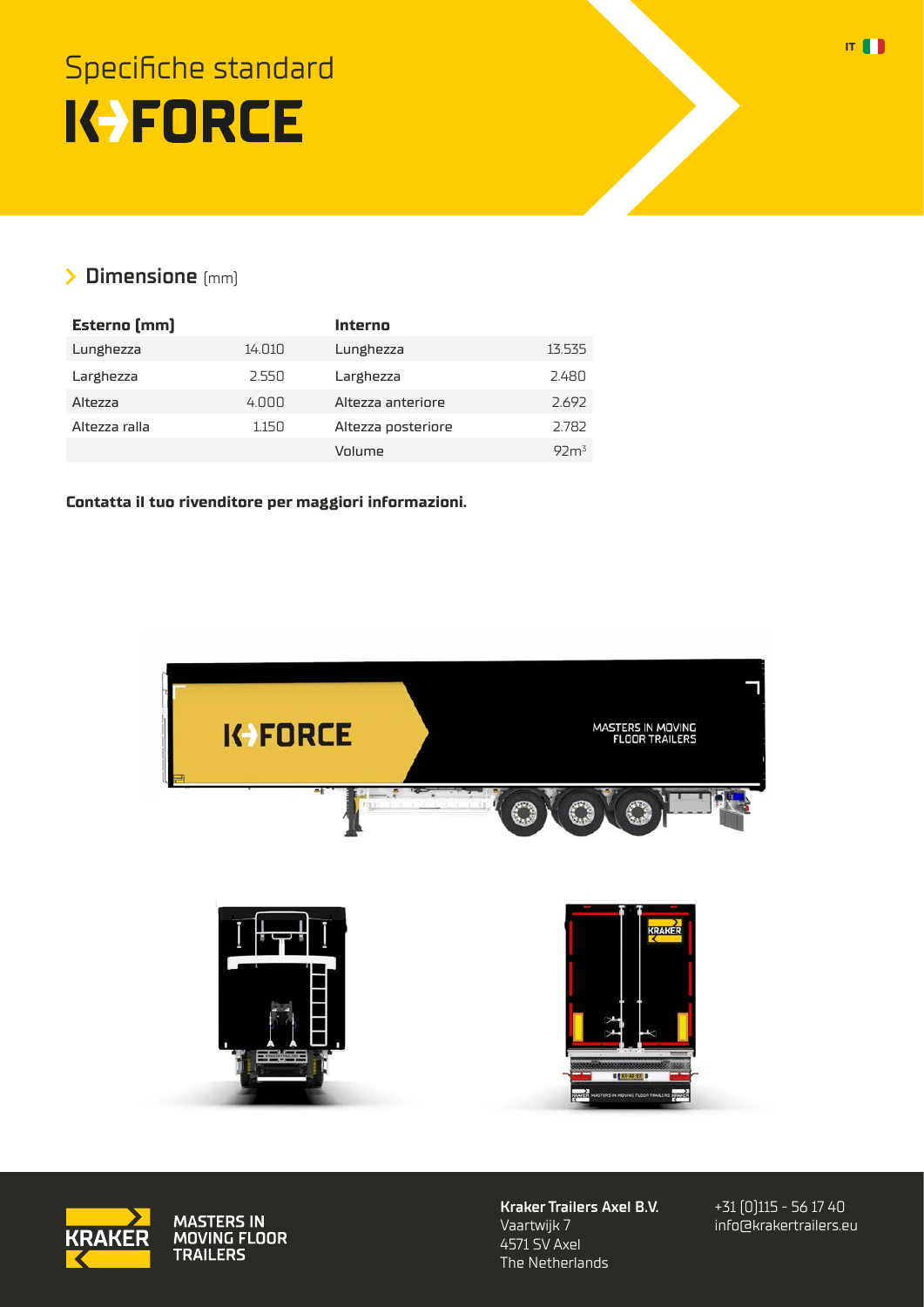### <span id="page-6-0"></span>Especificaciones estándar K-FORCE

#### **Medidas** (mm)

| Por fuera [mm]               |        | Por dentro       |                  |
|------------------------------|--------|------------------|------------------|
| Largo                        | 14.010 | Largo            | 13.535           |
| Ancho                        | 2.550  | Anrhn            | 2.480            |
| Alto                         | 4.000  | Altura delantera | 2.692            |
| Altura de la quinta<br>rueda | 1.150  | Altura trasera   | 2.782            |
|                              |        | Volume           | 92m <sup>3</sup> |

**[Póngase en contacto con su distribuidor para obtener más información.](https://www.krakertrailers.eu/es/concesionarios/)**





MASTERS IN<br>MOVING FLOOR<br>TRAILERS

**Kraker Trailers Axel B.V.** Vaartwijk 7 4571 SV Axel The Netherlands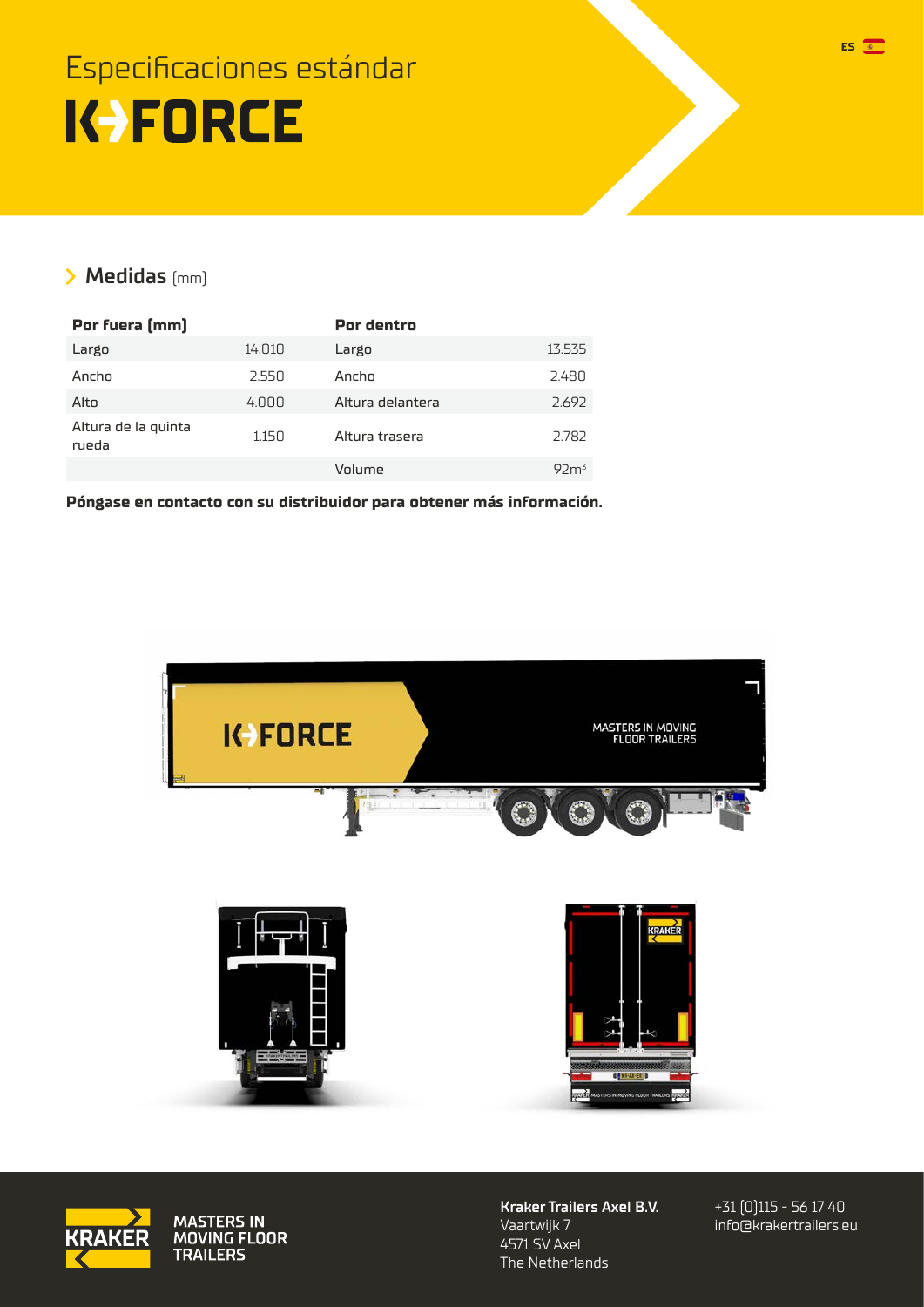### <span id="page-7-0"></span>Standardowa specyfikacja **K-FORCE**

#### **Wymiary** (mm)

| Zewnatrz [mm]   |        | Wewnatrz             |                  |
|-----------------|--------|----------------------|------------------|
| Długość         | 14.010 | Długość              | 13.535           |
| Szerokość       | 2.550  | Szerokość            | 2.480            |
| Wysokość        | 4.000  | Wysokość z<br>przodu | 2.692            |
| Wysokość siodła | 1.150  | Wysokość z tyłu      | 2.782            |
|                 |        | Kubatura             | 92m <sup>3</sup> |

**[Aby uzyskać więcej informacji, należy skontaktować się z dealerem.](https://www.krakertrailers.eu/pl/dilerzy/)**





MASTERS IN<br>MOVING FLOOR<br>TRAILERS

**Kraker Trailers Axel B.V.** Vaartwijk 7 4571 SV Axel The Netherlands

+31 (0)115 - 56 17 40 [info@krakertrailers.eu](mailto:info%40krakertrailers.eu?subject=K-Force%20Agri)

**PL**